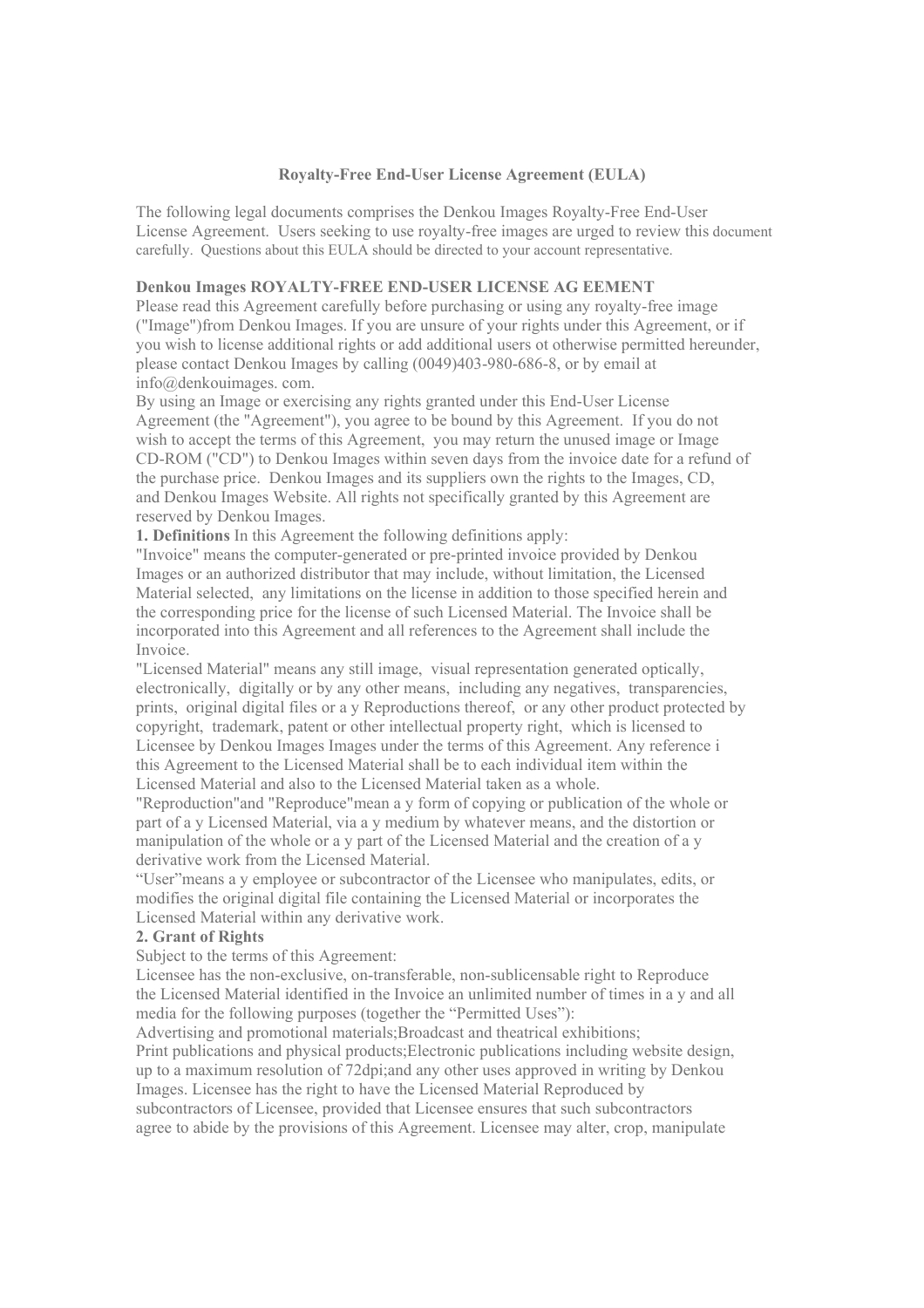and create derivative works of the Licensed Material. Licensee's rights to the Licensed Material are worldwide and perpetual.

### **3. estrictions on Use**

Except as provide herein, Licensee may ot

Sublicense, sell, assign, convey or transfer a y of its rights under this

Agreement, but Licensee may sell or license derivative works incorporating

the Image(s). However, Licensee may ot include the Image(s)in an

electronic template intended to be used by third parties on electronic or printed products.

Sell, license or distribute its final product in such a way that permits

Licensee's end users to extract or access the Image(s)as a stand-alone file.

Incorporate the Image(s)into a logo, trademark or service mark.

•Distribute, post or upload the Image(s)online in a downloadable format or enable it to be distributed via mobile telephone devices.

•Use a y Image in a pornographic, defamatory, libelous or otherwise illegal

manner, whether directly or in context or juxtaposition with other materials.

•Decompile, reverse engineer, disassemble or otherwise reduce the software

on the CD\_ROM or other storage media to a human readable form.

# **4. Number of Users /Seat License**

Licensee may store the Images on a server, image library or network configuration to be viewed by Licensee or its clients provided that no more than 10 persons can access the Image(s). Before permitting access to more than 10 persons, Licensee must upgrade the seat license from Denkou Images.

# **5. Warranties and Limitation of Liability**

Denkou Images represents that it has the right to grant the license herein and warrants the Image(s)to be free from defects in material and workmanship for 30 days from delivery. The sole and exclusive remedy for a breach of the foregoing warranty is the replacement of the CD-ROM or refund of the purchase price, at Denkou Images'option.

DENKOU IMAGES MAKES NO OTHER WARRANTIES, EXPRESS OR IMPLIED, REGARDING, INCLUDING, WITHOUT LIMITATION, ANY IMPLIED WARRANTIES OF MERCHANTABILITY OR FITNESS FOR A PARTICULAR PURPOSE. DENKOU IMAGES DOES NOT WARRANT THAT CAPTION INFORMATION IS ACCURATE.

DENKOU IMAGES SHALL NOT BE LIABLE TO LICENSEE OR ANY OTHER PERSON OR ENTITY FOR ANY GENERAL, PUNITIVE, SPECIAL, DIRECT, INDIRECT, CONSEQUENTIAL OR INCIDENTAL DAMAGES, OR LOST PROFITS OR ANY OTHER DAMAGES, COSTS OR LOSSES ARISING OUT OF LICENSEE'S USE OF THE IMAGES, OR OTHERWISE, EVEN IF DENKOU IMAGES HAS BEEN ADVISED OF THE POSSIBILITY OF SUCH DAMAGES, COSTS OR LOSSES. DENKOU IMAGES' MAXIMUM LIABILITY ARISING OUT OF OR IN CONNECTION WITH LICENSEE'S USE OF OR INABILITY TO USE THE IMAGE(S)(WHETHER IN CONTRACT, TORT OR OTHERWISE)SHALL, TO THE EXTENT PERMITTED BY LAW, BE LIMITED TO THE VALUE OF 10 TIMES THE VALUE PAID BY THE LICENSEE FOR THE IMAGES. **6. Indemnity** 

# Licensee agrees to defend, indemnify and hold Denkou Images and its parent, subsidiaries and affiliates and their respective officers, directors and employees harmless from all damages, liabilities and expenses (including reasonable attorneys' fees and costs), arising out of or as a result of claims by third parties relating to Licensee's use of any Image(s)outside the scope of this Agreement or any other breach by Licensee of this Agreement.

#### **7. Payment Terms**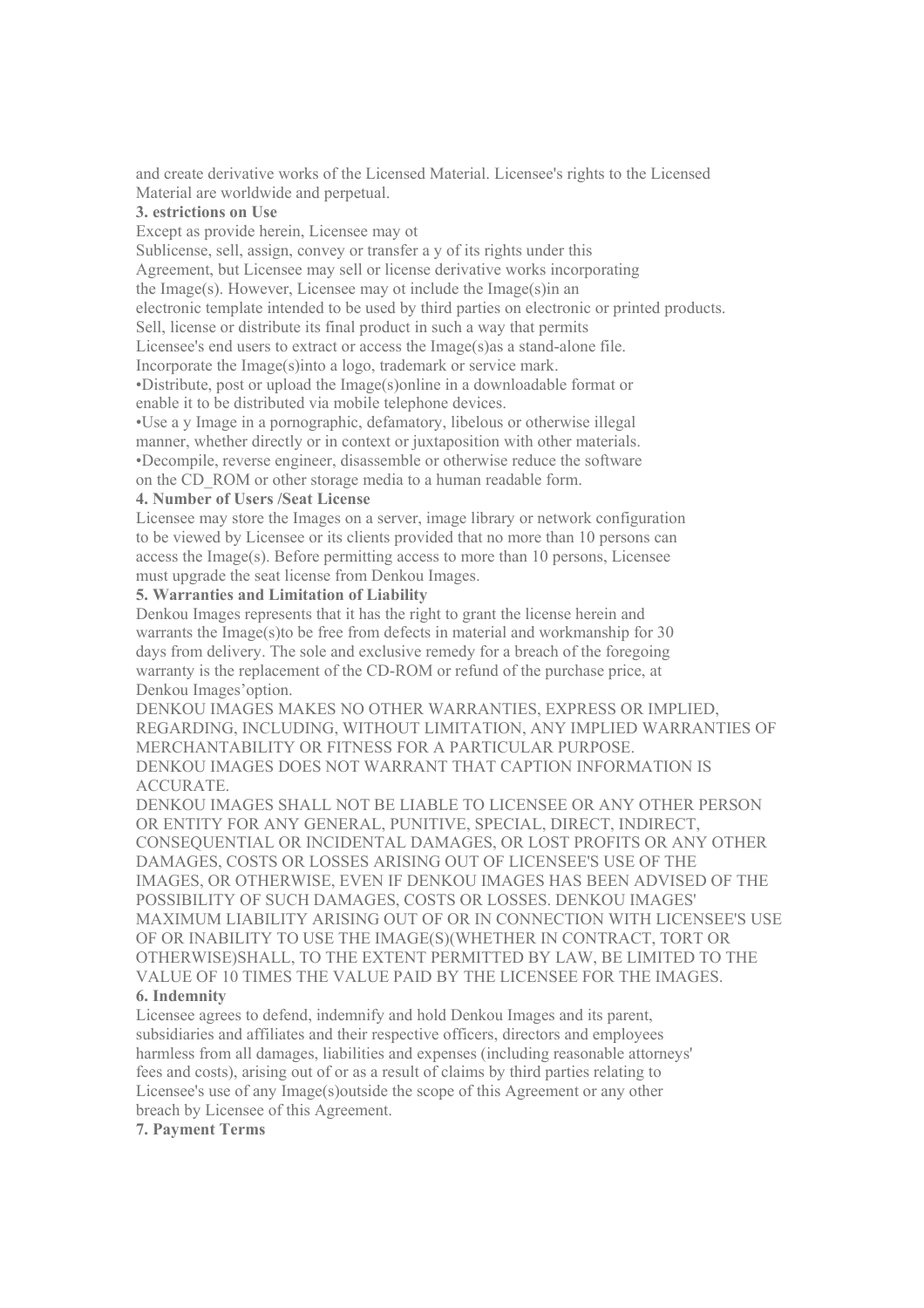No licenses are granted until full payment of Denkou Images'invoice is received. Unless credit terms have specifically been agreed directly between Denkou Images and the Licensee, payment of Denkou Images'invoices must be received on the sooner of fourteen (14)days of its date net, without any discounts, or prior to the publication of a y Image(s). The licensee agrees to pay Denkou Images a service charge of two (2)percent per month on a y unpaid balance after this time period for the use of the Image(s).

Any disputes concerning the invoice must be submitted in writing, within five (5) business days of the invoice date, or the licensee shall be deemed to have accepted the invoice as issued.

## **8. Termination and evocation**

The license contained in this Agreement will terminate automatically without notice from Denkou Images if Licensee fails to comply with a y provision of this Agreement. Upo termination, Licensee must immediately stop using the Licensed Material;destroy or, upon the request of Denkou Images, return the Licensed Material to Denkou Images;and delete or remove the Licensed Material from Licensee's premises, computer systems and storage (electronic or physical).

Denkou Images reserves the right to revoke the license to use the Licensed Material for good cause and elect to replace such Licensed Material with alternative Licensed Material. Upon otice of a y revocation of a license for any particular Licensed Material, Licensee shall immediately cease using such Licensed Material and shall where possible ensure that its clients and customers do likewise.

### **9. Condition of Licensed Material**

Licensee should examine all Licensed Material for possible defects (whether digital or otherwise)before sending a y Licensed Material for Reproduction. Denkou Images shall not be liable for any loss or damage suffered by Licensee or a y third party, whether directly or indirectly, arising from any alleged or actual defect in any Licensed Material or its caption or in a y way from its Reproduction.

### **10. Miscellaneous Terms**

Unauthorized Use A y use of Licensed Material in a manner not expressly authorized by this Agreement or in breach of a term of this Agreement constitutes copyright infringement, entitling Denkou Images Images to exercise all rights and remedies available to it under copyright laws around the world. Licensee shall be responsible for any damages resulting from a y such copyright infringement, including a y claims by a third party. In addition and without prejudice to Denkou Images'other remedies under this Agreement, Denkou Images reserves the right to charge and Licensee agrees to pay a fee equal to five times Denkou Images'normal license fee for use of the Licensed Material.

Severability If one or more of the provisions contained in the Agreement is found to be invalid, illegal or unenforceable in any respect, the validity, legality and enforceability of the remaining provisions shall ot be affected. Such provisions shall be revised only to the extent ecessary to make them enforceable.

Governing Law This Agreement will be governed in all respects by the laws of the Federal Republic of Germany. Jurisdication place is Hamburg.

Waiver No action of Denkou Images, other than express written waiver, may be construed as a waiver of any provision of this Agreement. A delay on the part of Denkou Images i the exercise of its rights or remedies will not operate as a waiver of such rights or remedies.

#### Entire Contract

This contract contains all the terms of the license agreement and no terms or conditions may be added or deleted unless made in writing and signed by a authorized representative of both parties.